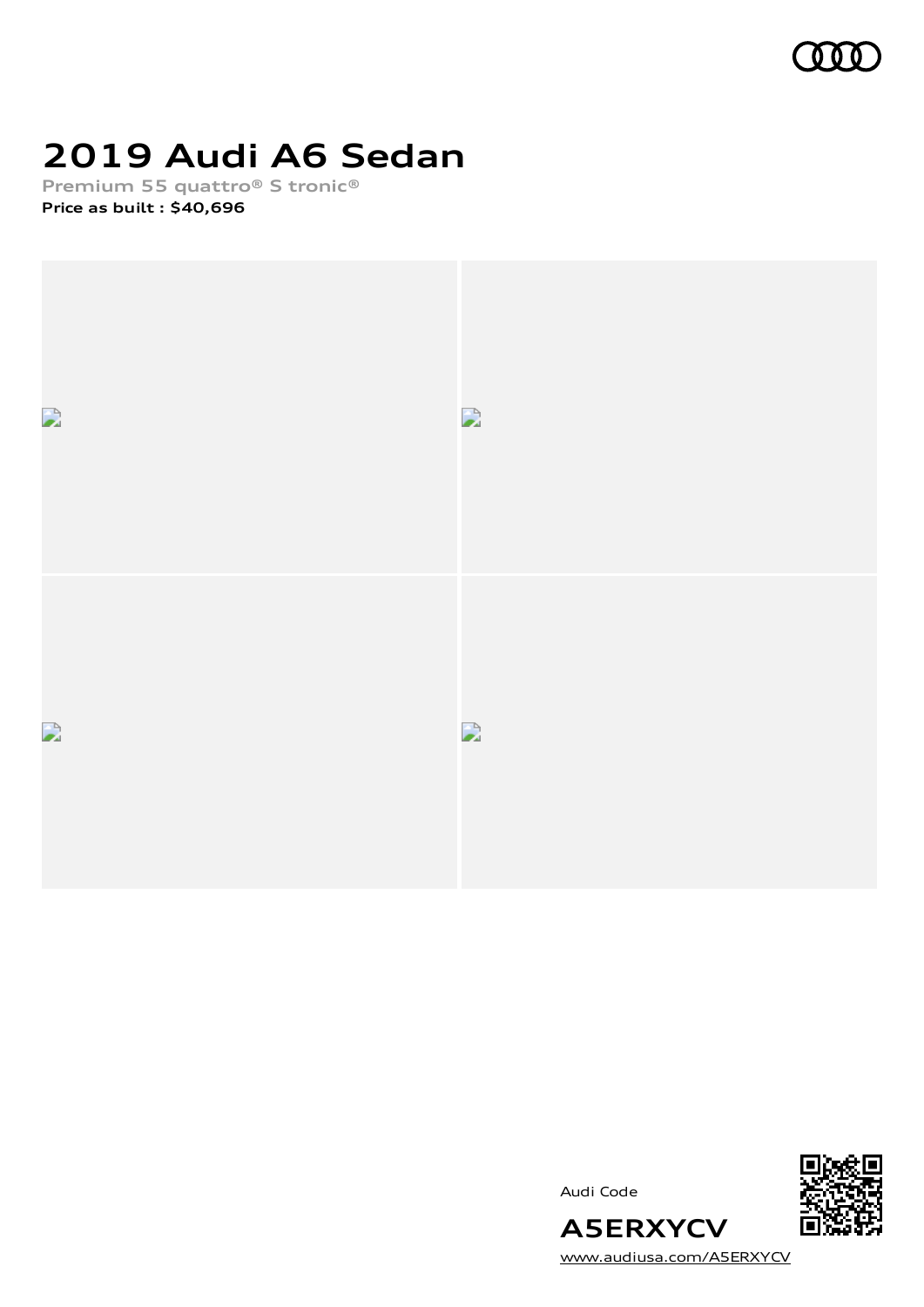### **Summary**

#### **Audi 2019 Audi A6 Sedan** Premium 55 quattro® S tronic®

**Price as buil[t](#page-10-0)** \$40,696

#### **Exterior colour**

Mythos Black metallic

### $\overline{\phantom{a}}$

#### **Further Information**

|                 | N٥           |
|-----------------|--------------|
| Mileage         | 37,970 miles |
| Type of vehicle | Used car     |

**Warranty**

#### **Interior colour**

| Seats     | Black with Rock Gray cross stitching |
|-----------|--------------------------------------|
| Dashboard | Black                                |
| Carpet    | Black                                |
| Headliner | Lunar Silver                         |

#### **Audi Code** A5ERXYCV

**Your configuration on www.audiusa.com** [www.audiusa.com/A5ERXYCV](https://www.audiusa.com/A5ERXYCV)

**Commission number** ba649e350a0e09b12794

#### **Technical Specifications**

| Engine type                  | 3.0-liter six-cylinder                        |
|------------------------------|-----------------------------------------------|
| stroke                       | Displacement/Bore and 2,995/84.5 x 89.0 cc/mm |
| Torque                       | 369 lb-ft@rpm                                 |
| Top track speed              | 130 mph mph $1$                               |
| Acceleration (0 - 60<br>mph) | 5.1 seconds seconds                           |
| Recommended fuel             | Premium                                       |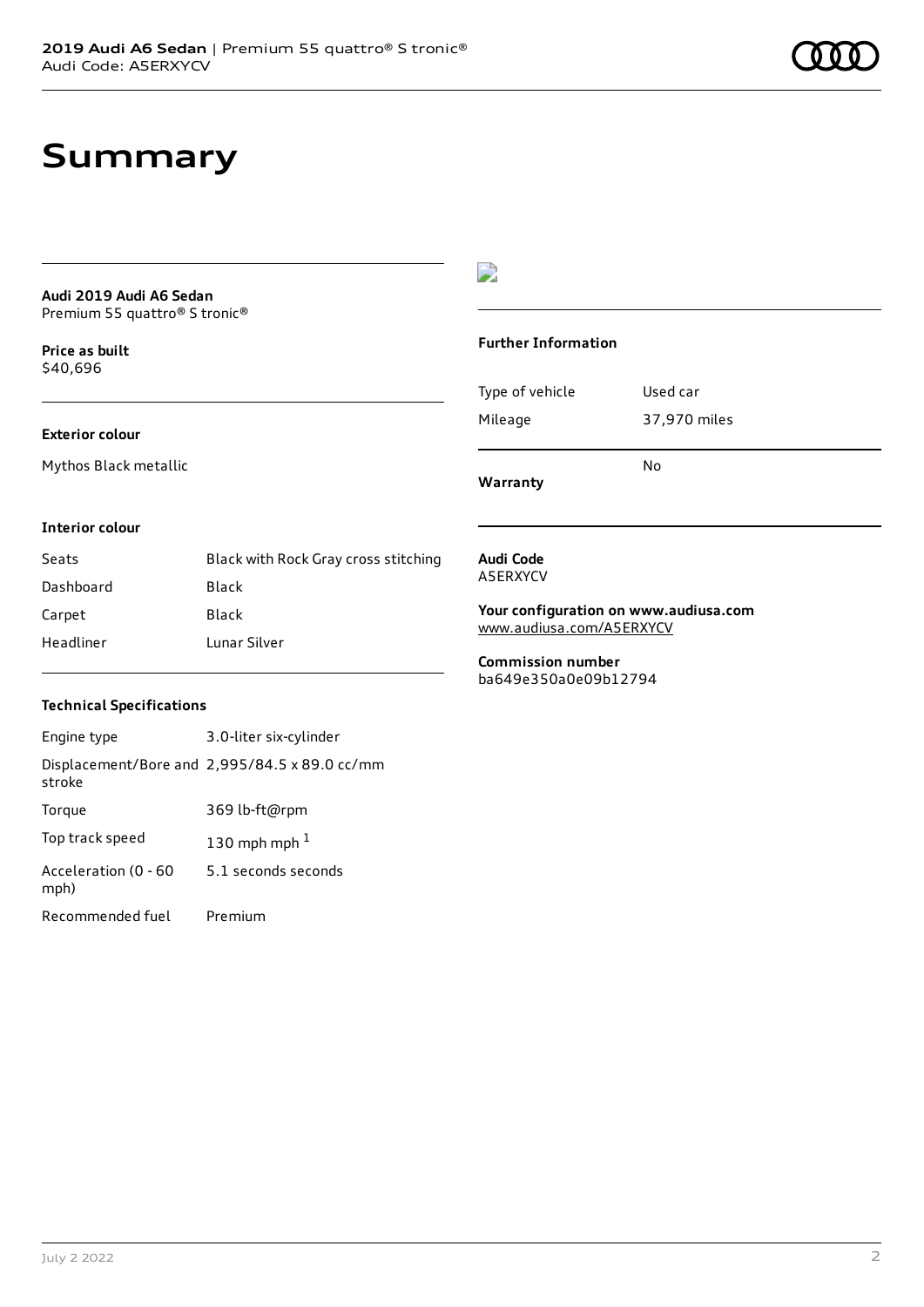# **Equipment**

Mythos Black metallic

Audi advanced key

Power-adjustable, power-folding, auto-dimming, heated exterior side mirrors with memory

Cold Weather package

Convenience package

Heated front and rear seats

Fine Grain Ash Natural Brown Wood inlays

Audi pre sense® rear

Audi side assist

Audi phone box







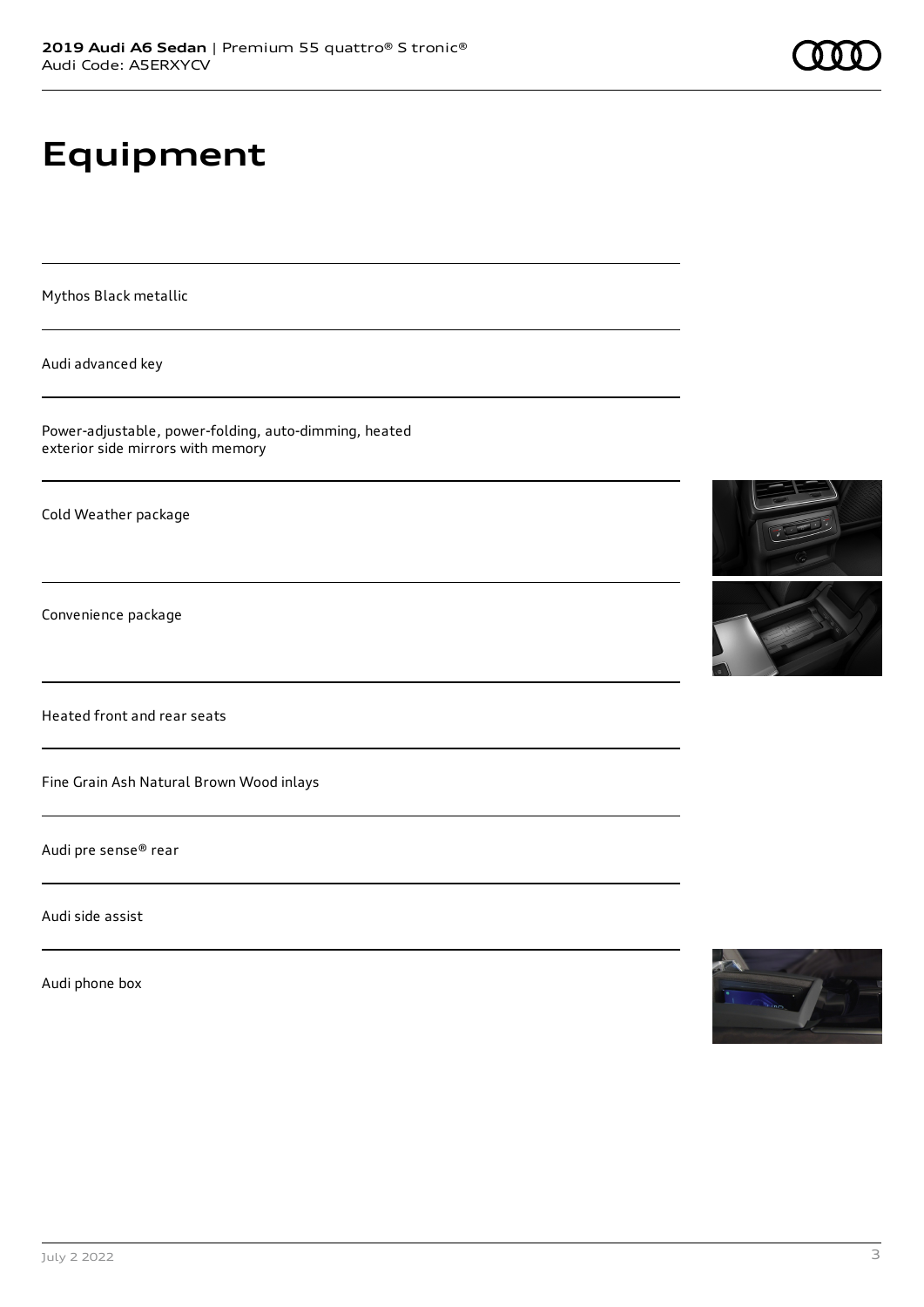## **Standard features**

#### **Safety and Security**

| 4UH             | Driver and front passenger airbags incl. knee<br>airbags                          |
|-----------------|-----------------------------------------------------------------------------------|
| 8T <sub>2</sub> | Cruise control with coast, resume and<br>accelerate features                      |
| VC <sub>2</sub> | Garage door opener (Homelink®)                                                    |
| 6Y <sub>2</sub> | Top speed electronically limited to 130 mph                                       |
| QZ7             | Electromechanical power steering                                                  |
| 7K <sub>6</sub> | Tire-pressure monitoring system                                                   |
| 4X3             | Head/thorax side airbags                                                          |
| 3B7             | ISOFIX child seat mounting and Top Tether<br>anchorage point for outer rear seats |

#### **Exterior**

| 0PO   | Dual exhaust outlets                      |
|-------|-------------------------------------------|
| 1S1   | Vehicle tool kit and vehicle jack         |
| 1 B A | Dynamic suspension                        |
| 0N1   | Standard rear axle                        |
| 81T   | Full LED headlights                       |
| 196   | All-season tires 245/45 R19 102H xl       |
| 8SP   | LED taillights with dynamic turn signals  |
| 4KC   | Heat-insulating glass                     |
| 0NB   | S line fender badge                       |
| 47B   | Aluminum trim around exterior windows     |
| 42 R  | 19" 5-double-spoke design Bi-color wheels |
|       |                                           |

#### **Interior**

QE1 Storage package

#### **Interior**

| 3FB  | Panoramic sunroof                                              |
|------|----------------------------------------------------------------|
| VT5  | S line® stainless steel door sill inlays                       |
| 6N)  | Cloth headliner                                                |
| KH5  | Three-zone automatic air conditioning                          |
| 41 7 | Auto-dimming interior rear view mirror with<br>digital compass |
| QQ1  | LED interior lighting package                                  |
| 2C7  | Electric steering wheel adjustment                             |
| 7HB  | Leather package                                                |
| 6F2  | Center front armrest                                           |
| 7F9  | Leather-wrapped gear selector                                  |
| 4E2  | Electric tailgate/trunk lid release from inside                |
| 5XF  | Dual front sun visors with lighted vanity<br>mirrors           |
| 3NT  | Split folding 40:20:40 rear seatbacks                          |
| N4M  | Leather seating surfaces                                       |
|      |                                                                |

#### **Infotainment and Driver Assistance**

| 6K8             | Audi pre sense <sup>®</sup> front                                                            |
|-----------------|----------------------------------------------------------------------------------------------|
| 2H1             | Audi drive select                                                                            |
| IT <sub>3</sub> | Audi connect CARE, PRIME & PLUS (limited<br>time subscription)                               |
| IU1             | Audi smartphone interface                                                                    |
| IW3             | Audi connect® emergency and service call                                                     |
| 7X <sub>2</sub> | Parking system plus                                                                          |
| UF8             | USB Audi music interface with Audi<br>smartphone interface (Android Auto & Apple<br>CarPlay) |
| KA2             | Rearview camera                                                                              |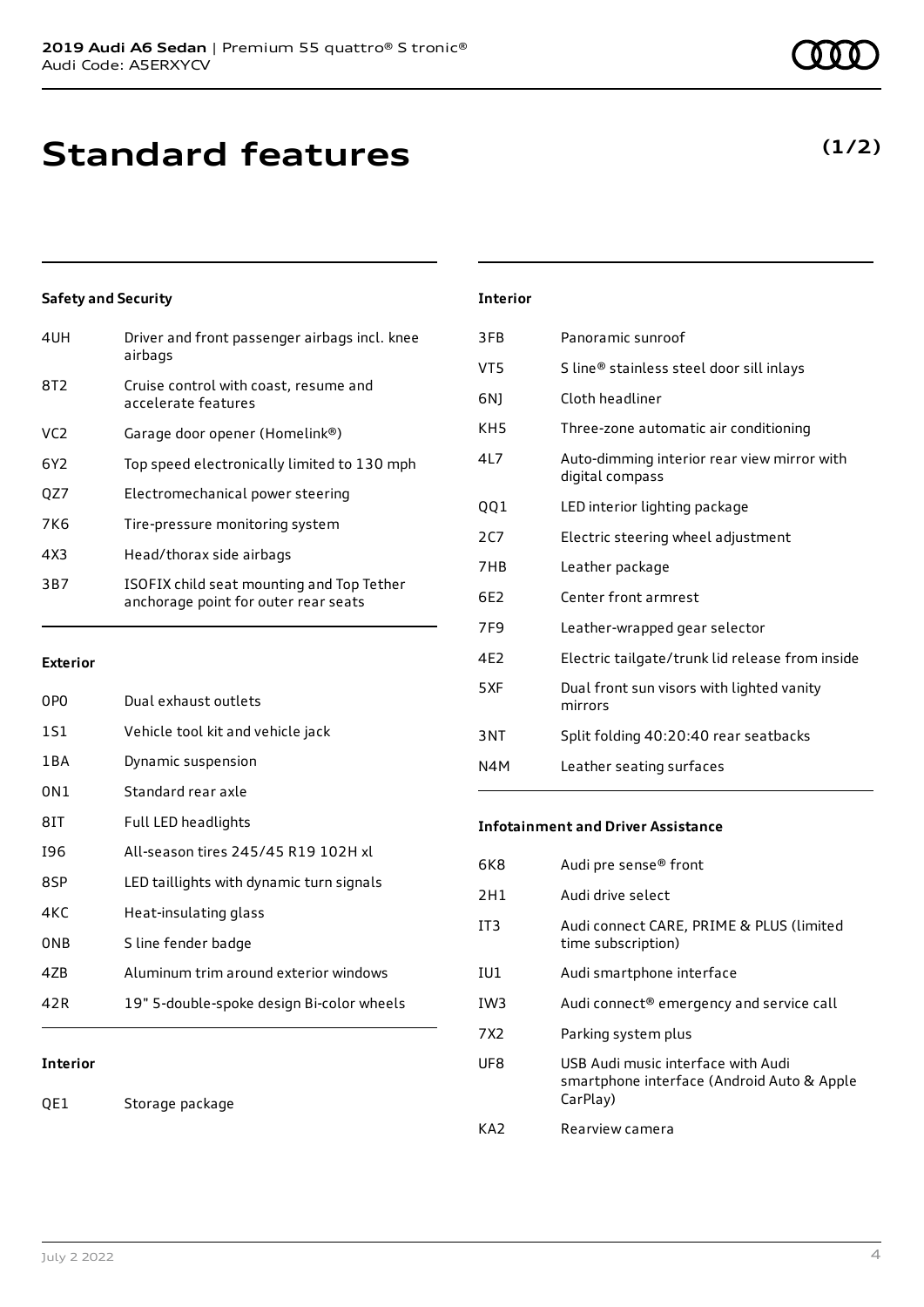**(2/2)**

### **Standard features**

#### **Infotainment and Driver Assistance**

| 9VD | Audi sound system                      |
|-----|----------------------------------------|
| 9S7 | Color driver information system        |
| 7UG | MMI® Navigation plus with Audi connect |
| EL3 | Audi connect® with online services     |
|     |                                        |

- I8V MMI radio 8.8" screen size
- QV3 SiriusXM® Satellite Radio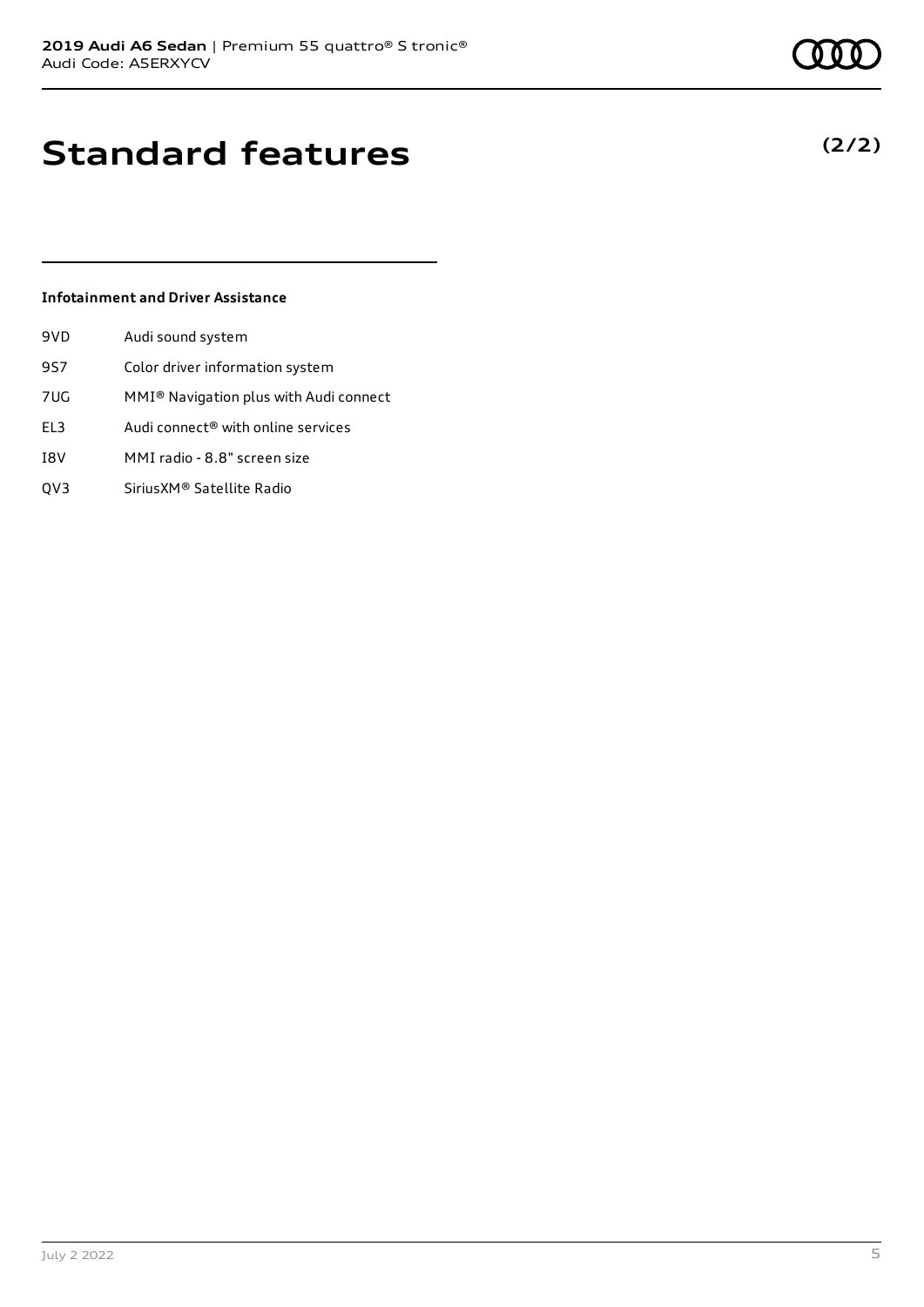### **Dealer remarks**

Delivers 29 Highway MPG and 22 City MPG! This Audi A6 delivers a Intercooled Turbo Gas/Electric V-6 3.0 L/183 engine powering this Automatic transmission. Window Grid Diversity Antenna, Wheels: 19" 5-Double-Spoke Bi-Color, Voice Activated Dual Zone Front Automatic Air Conditioning.

#### This Audi A6 Features the Following Options

Valet Function, Trunk Rear Cargo Access, Trip Computer, Transmission: 7-Speed Stronic -inc: dual-clutch, Transmission w/Driver Selectable Mode, S tronic Sequential Shift Control w/Steering Wheel Controls and Oil Cooler, Tires: 245/45R19 All-Season, Systems Monitor, Steel Spare Wheel, Speed Sensitive Rain Detecting Variable Intermittent Wipers w/Heated Jets, Side Impact Beams.

#### Stop By Today

For a must-own Audi A6 come see us at Audi Pensacola, 6303 Pensacola Blvd, Pensacola, FL 32505. Just minutes away!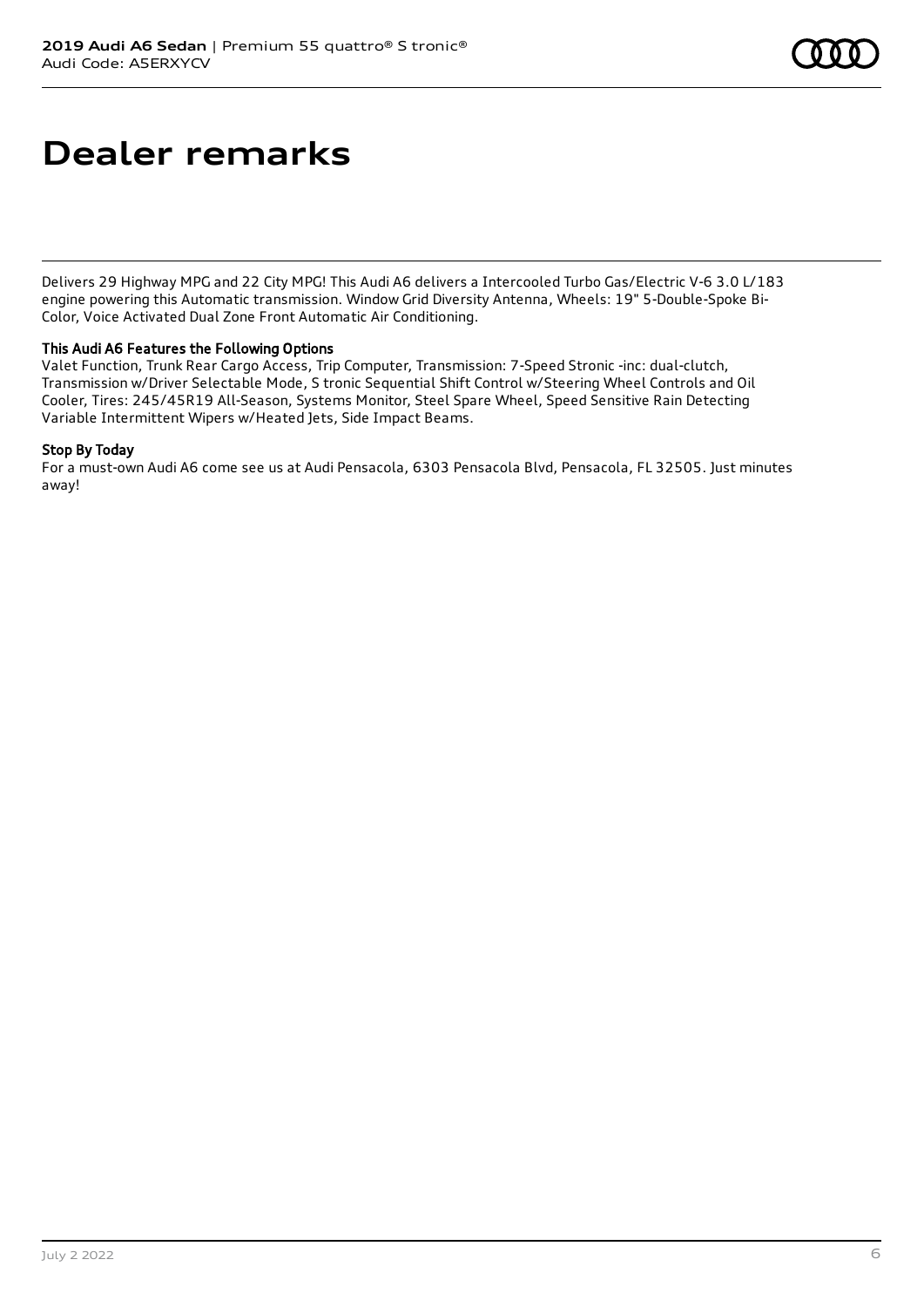# **Technical Specifications**

**(1/2)**

| <b>Engineering   Performance</b> |                                                                                                                                    | Suspension                    |                                                                                           |
|----------------------------------|------------------------------------------------------------------------------------------------------------------------------------|-------------------------------|-------------------------------------------------------------------------------------------|
| Engine type                      | 3.0-liter six-cylinder                                                                                                             | Front axle                    | Five-link front independent steel                                                         |
| Acceleration (0 - 60<br>mph)     | 5.1 seconds seconds                                                                                                                | Rear axle                     | spring suspension<br>Five-link rear independent steel                                     |
| Power Level                      | 55                                                                                                                                 |                               | spring suspension                                                                         |
| Engine block                     | Aluminum-alloy                                                                                                                     | Optional                      | Adaptive damping suspension                                                               |
|                                  | Induction/fuel injection Twin-scroll turbocharged/TFSI®                                                                            |                               |                                                                                           |
| Cylinder head                    | Aluminum-alloy                                                                                                                     | <b>Brakes</b>                 |                                                                                           |
| Max. output ps/hp                | 335 @ rpm                                                                                                                          | Front brakes                  | 13.3 (ventilated disc) in                                                                 |
| stroke                           | Displacement/Bore and 2,995/84.5 x 89.0 cc/mm                                                                                      | Rear brakes                   | 13.0 (ventilated disc) in                                                                 |
| Top track speed $^{\tt l}$       | 130 mph mph                                                                                                                        | Parking brake                 | Electromechanical                                                                         |
| Torque                           | 369 lb-ft@rpm                                                                                                                      |                               |                                                                                           |
| Valvetrain                       | 24-valve DOHC with Audi valvelift                                                                                                  | <b>Body</b>                   |                                                                                           |
|                                  | system and variable valve timing                                                                                                   | Material                      | Multi-material body construction<br>(steel and aluminum composition)                      |
| <b>Electrical system</b>         |                                                                                                                                    | Corrosion protection          | Multistep anti-corrosion protection                                                       |
|                                  | Hybrid system battery 48 Volt/9.6Ah lithium-ion battery                                                                            | <b>Warranty   Maintenance</b> |                                                                                           |
| Transmission   Drivetrain        |                                                                                                                                    | Warranty                      | 4-year/50,000-mile new vehicle<br>limited warranty                                        |
| Transmission                     | Seven-speed S tronic® dual-clutch<br>automatic transmission with<br>quattro <sup>®</sup> all-wheel-drive with<br>ultra® technology | Maintenance                   | 12-month/10,000-mile (whichever<br>occurs first) NO CHARGE first<br>scheduled maintenance |
| Steering                         |                                                                                                                                    |                               |                                                                                           |
| Steering type                    | Electromechanical progressive<br>steering system                                                                                   |                               |                                                                                           |

to-curb

Turning diameter, curb-36.4 ft

Steering ratio 12.1:1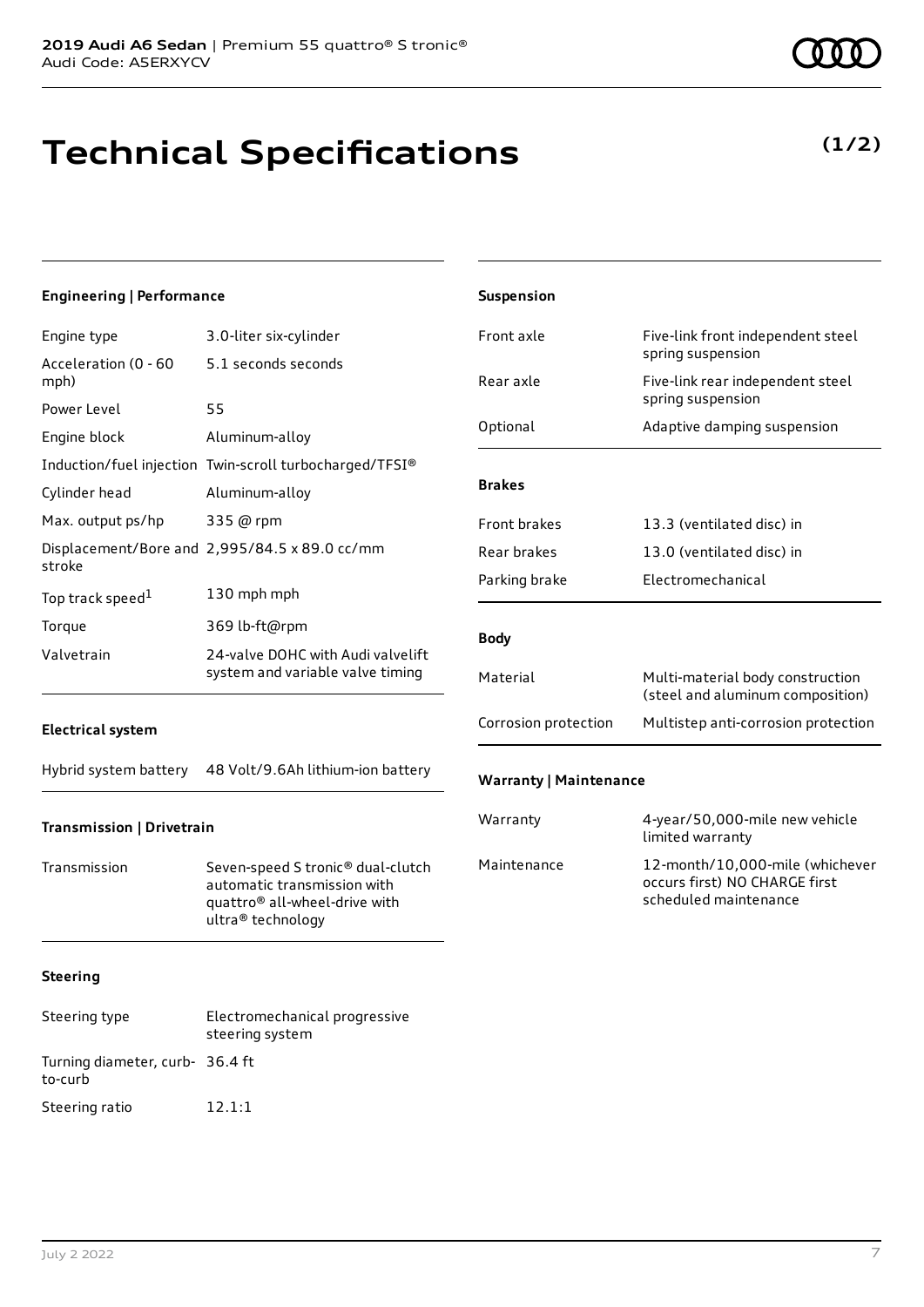### **Technical Specifications**

#### **Exterior Measurements**

| Height                           | 57.4 in    |
|----------------------------------|------------|
| Overall width without<br>mirrors | 74.3 in    |
| Length                           | 194.4 in   |
| Wheelbase                        | $115.1$ in |
| Drag coefficient                 | $0.29$ Cw  |
| Overall width with<br>mirrors    | 83.1 in    |
| Track rear                       | 63.7 in    |
| <b>Track front</b>               | 64.2 in    |
| Curb weight                      | 4,266 lb   |

#### **Interior measurements**

| Seating capacity                          | 5                    |
|-------------------------------------------|----------------------|
| Shoulder room, rear                       | 56.5 in              |
| Head room with front<br>sunroof           | 38.0 in              |
| Leg room, rear                            | 37.4 in              |
| Shoulder room, front                      | 57.8 in              |
| Head room with rear<br>sunroof            | 38.1 in              |
| Leg room, front                           | 41.3 in              |
| Cargo volume, rear<br>seatbacks up/folded | 13.7/NA cu ft, cu ft |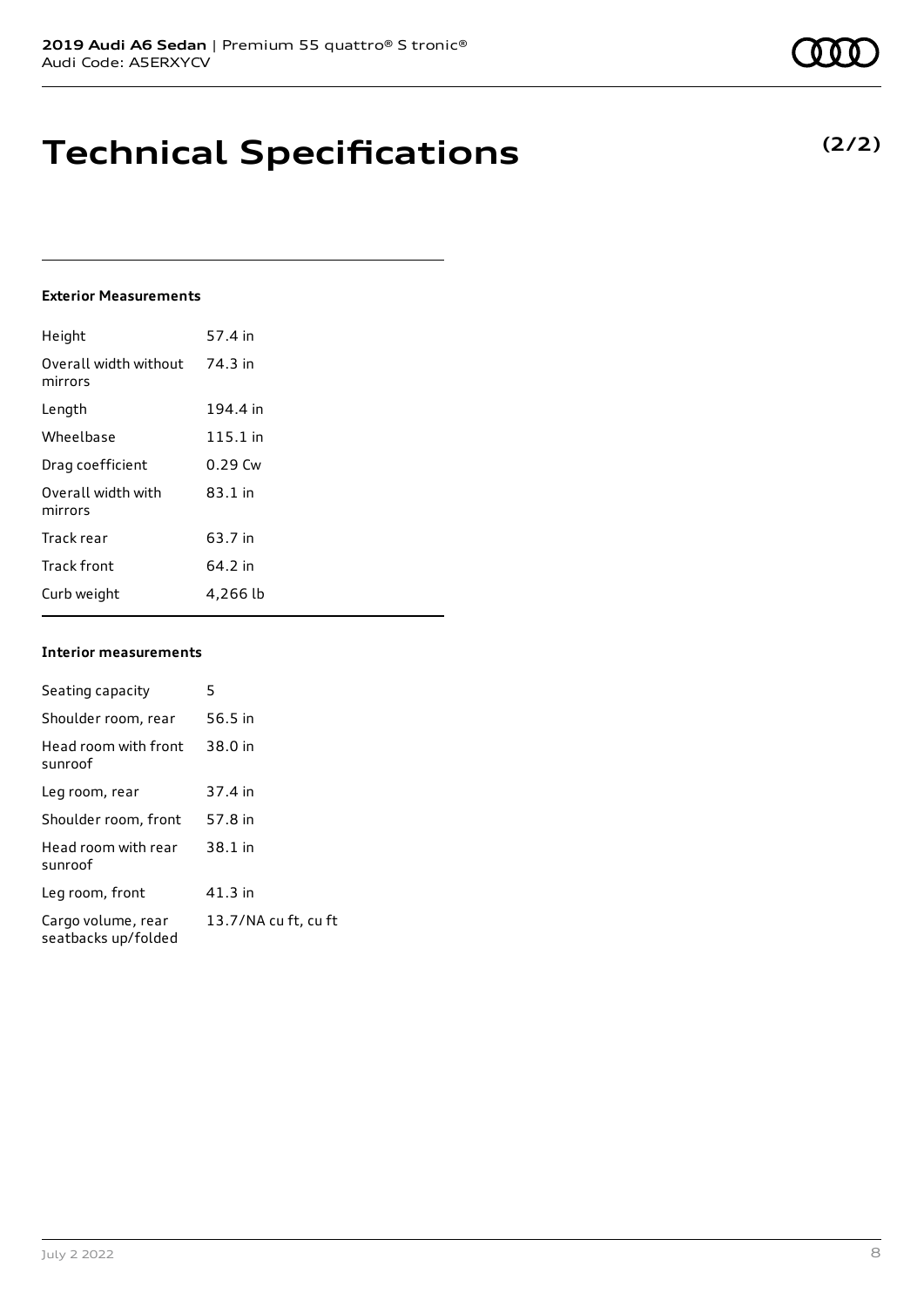### **Consumption- and emission**

**Consumption by NEDC**

combined 25 mpg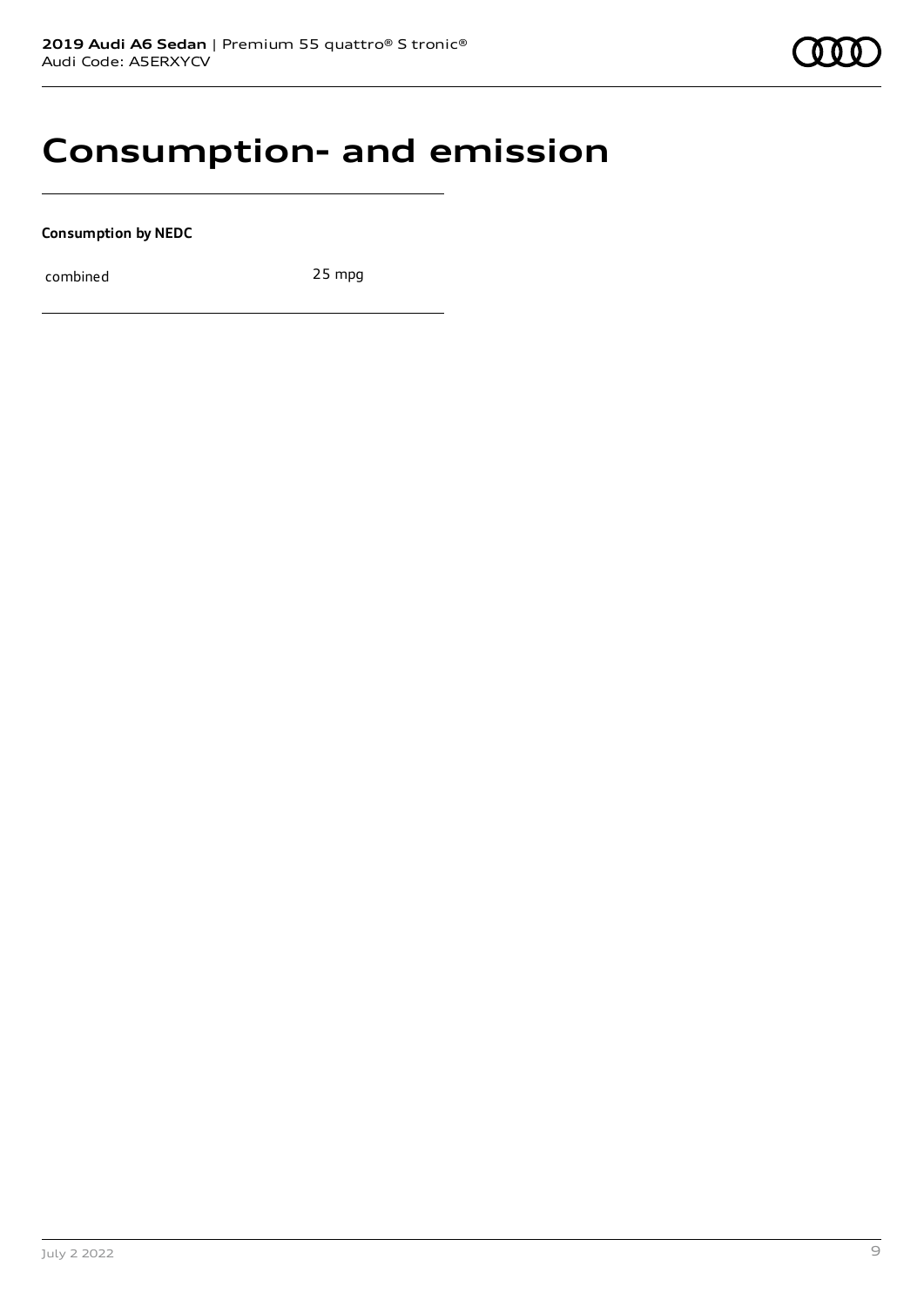### **Contact**

Dealer **Audi Pensacola**

6303 Pensacola Blvd 32505 Pensacola FL

Phone: 8508988300 FAX: 8508988299

www: [https://www.audipensacola.com](https://www.audipensacola.com/)